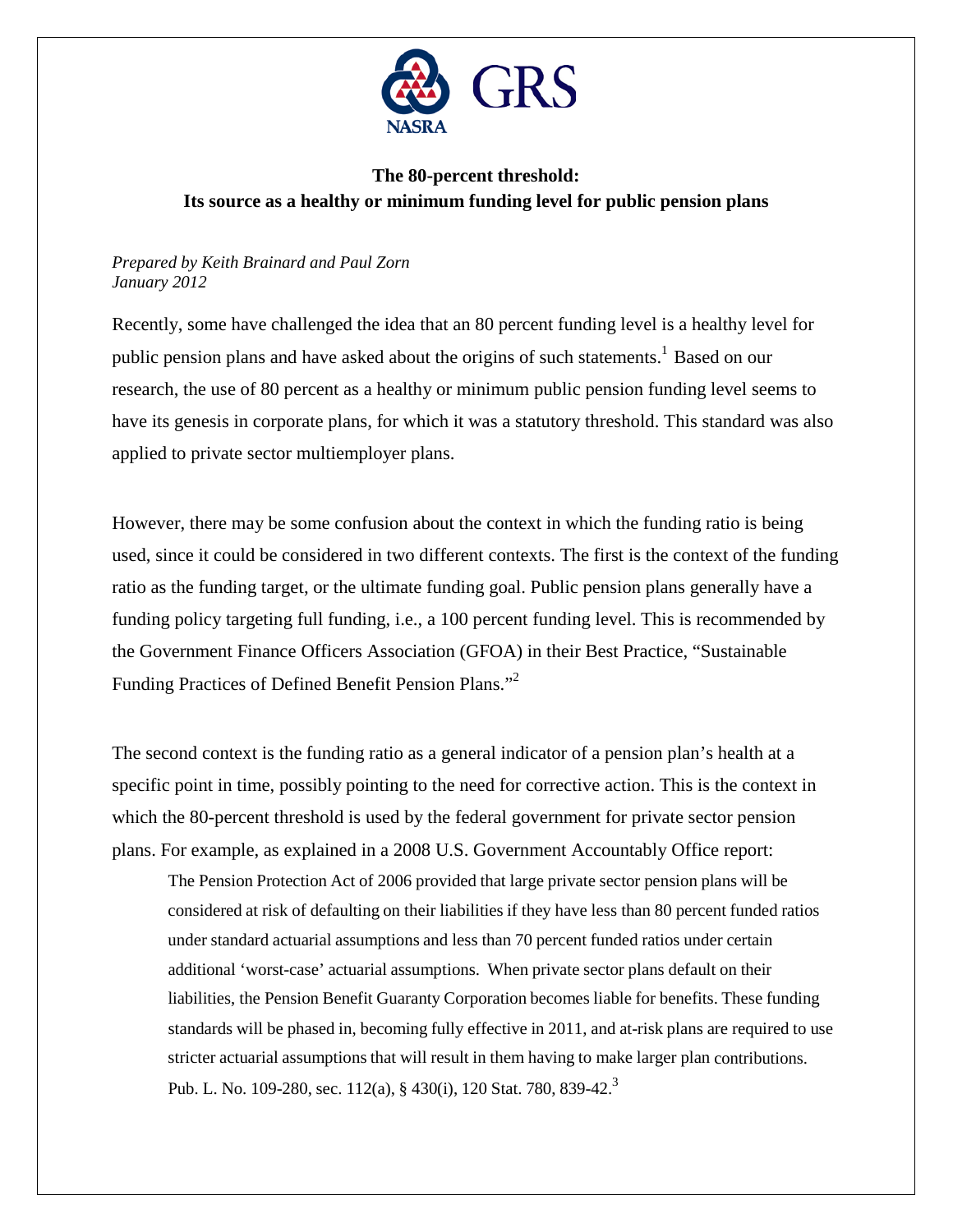In addition, the 80-percent threshold is used by credit rating agencies as a general indicator of a public plans financial health. For example, in their 2011 report "Enhancing the Analysis of U.S. State and Local Government Pension Obligations," Fitch Ratings says it "generally considers a funded ratio of 70% or above to be adequate and less than 60% to be weak," but also goes on to say that the funded ratio is "only one of many factors" used in the analysis of a government's pension obligations. 4

Also, in Standard & Poor's report, "U.S. State Ratings Methodology," the funding ratio is one of four factors used to evaluate pension liabilities. The other factors are pension funding levels (pertaining to the plan sponsor's history of paying the Annual Required Contribution); unfunded pension liabilities per capita; and unfunded pension liabilities relative to personal income. S&P assigns a "strong" rating for funding levels above 90 percent; a rating of "above average" for levels between 80 percent and 90 percent; "below average" for funded levels 60 percent to 80 percent; and "weak" below 60 percent.<sup>5</sup>

As explained in the *Public Fund Survey Summary of Findings for FY 2010*, by Keith Brainard:

Funded status is a single-point measure of the degree to which a plan is on course to meet a distant goal. … The fact that a plan is underfunded is not necessarily a sign of fiscal or actuarial distress; many pension plans remain underfunded for decades without causing fiscal stress for the plan sponsor or requiring benefits to be reduced.

The critical factor in assessing the current and future health of a pension plan is whether or not funding its liabilities creates fiscal stress for the pension plan sponsor. Although a pension plan that is fully funded is preferable to one that is underfunded, other factors held equal, a plan's funded status is simply a snapshot in a long-term, continuous financial and actuarial process, akin to a single frame of a movie that spans decades. <sup>6</sup>

*Keith Brainard is research director at the National Association of State Retirement Administrators. Paul Zorn is director of governmental research at Gabriel, Roeder, Smith & Company.*

<sup>&</sup>lt;sup>1</sup> For example see Girard Miller, ["Pension Puffery,"](http://www.governing.com/columns/public-money/col-Pension-Puffery.html) *Governing Magazine*, January 2012.

<sup>&</sup>lt;sup>2</sup> Government Finance Officers Association, Best Practice, Sustainable Funding Practices of Defined Benefit